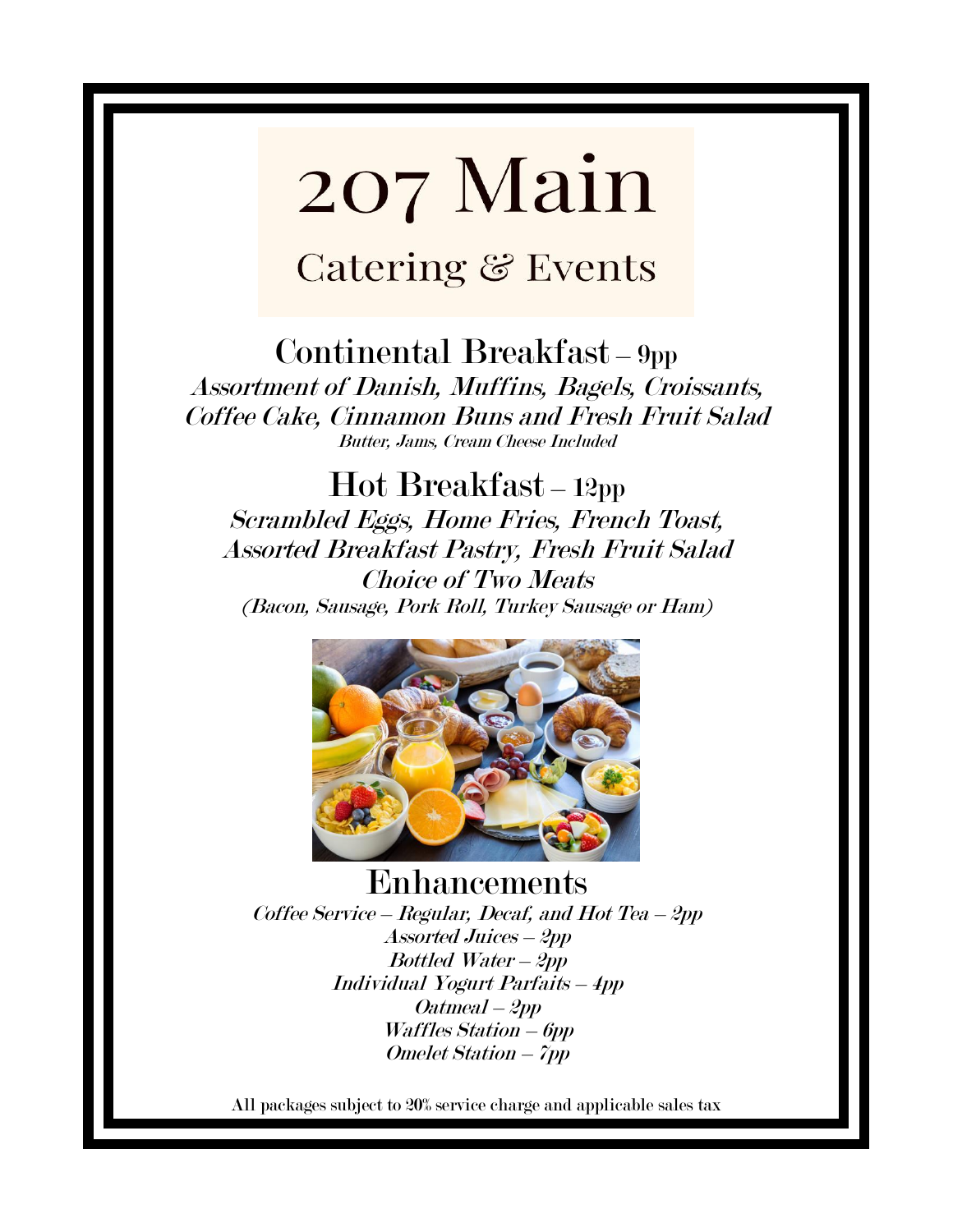## Catering & Events

### Hors D'oeuvres Package

Minimum 25 guests please Assorted Cheese, Meat, and Vegetable Board

#### Variety of Flatbreads:

France: Brie, Apples, Carmelized Onion, Honey & fig jam Spain: Manchego, pesto, olives, artichokes, tomato Italy: Riccotta, sautted mushrooms, fresh argula, truffle oil, balsamic glaze

#### Choice of Three (3):

Garlic Parmesan Chicken on Crostini Thai Chicken Skewers BBQ Chicken Skewers Stuffed Mushrooms w/ Sausage Vegetable Pot stickers Bruschetta Smoked Salmon Pinwheels Chicken Salad on Cucumber Melon Wrapped Prosciutto Tomato Mozzarella Skewers Antipasto Skewers Marinated Beef Skewers

#### Choice of Two (2):

Shrimp Cocktail Seared Tuna w/wasabi Bacon Wrapped Scallops Beef Wellington Puffs Chili Lime Shrimp Wonton Cups Bacon Wrapped Shrimp Steamed Clams with Champagne Sauce Peppered Beef Tenderloin with Caramelized Onions on Crostini

#### 25pp

#### Enhancements:

Soda & Water 2pp Coffee Service 2pp Extra App from Tier one 2pp Extra App from Tier two 3.50pp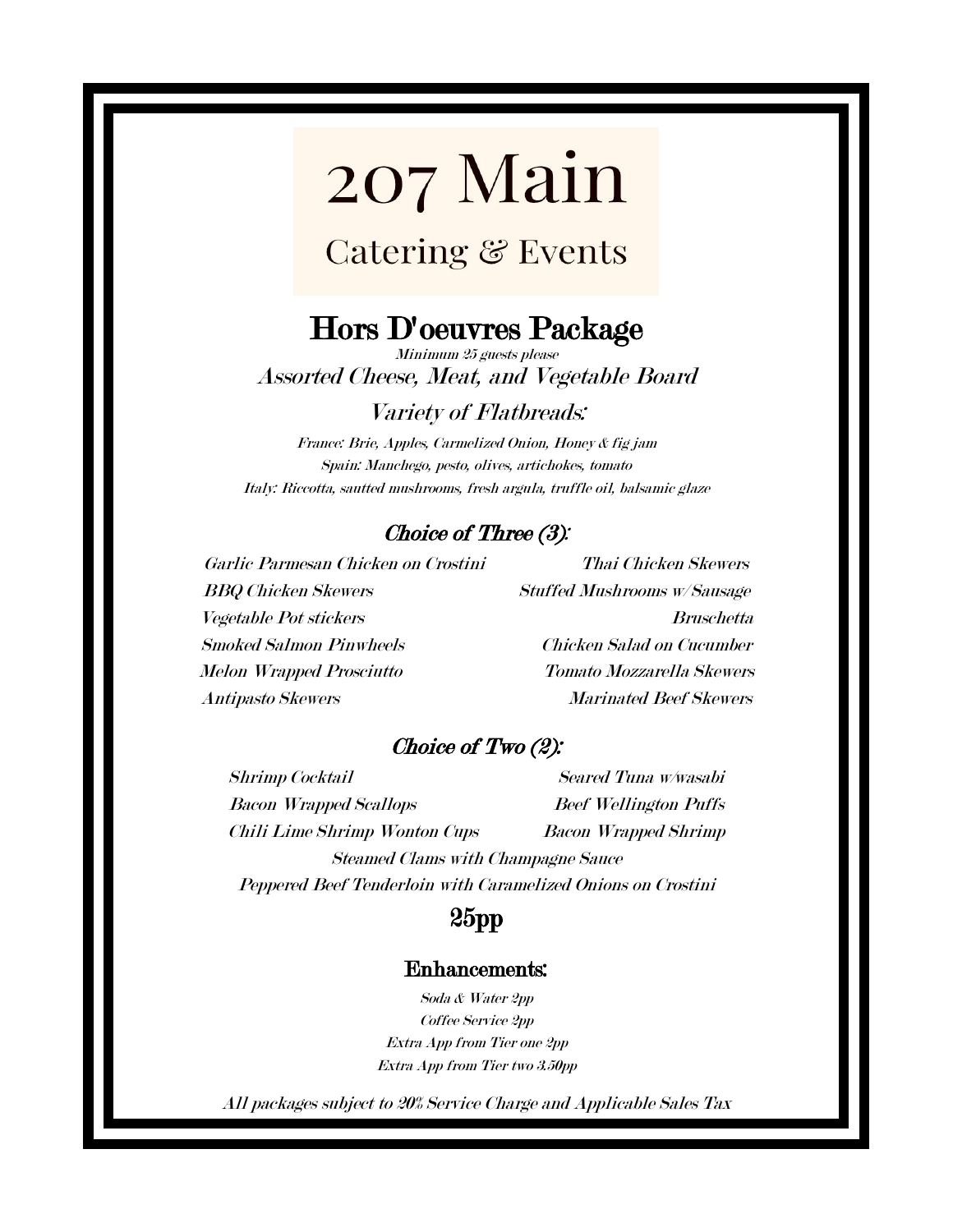**Catering & Events** 

## Cold Lunch

Minimum 25 guests please

#### Choice of Four Varieties – 11pp

All made with Lettuce & Tomato

Roasted Turkey & Provolone Ham & Swiss Roast Beef & Horseradish Cheddar Tuna Salad Fresh Chicken Salad Shrimp Salad (+2) Italian Vegetarian Grilled Chicken Pesto Grilled Chicken & Avacodo  $Smoked\; Turkey\; &\; Brief\;$ 

#### Condiments Included: Pickles, Olives, Mustard, & Mayo Salads 2pp choice

Summer Potato Salad-tender potatoes w/creamy perfectly seasoned dressing with diced carrots, celery, and hard boiled eggs 207 Main Potato Salad-redskin potatoes w/sweet white vinegar dressing, chopped bacon, scallions and parsley Home-style Pasta Salad- tri-color rotini w/fresh vegetables and cheddar cheese  $207$  Main House Salad – mixed greens, tomatoes, cucumbers, croutons, balsamic dressing  $\emph{Tomato/Cucumber Salad - red onion, feta cheese, chic peas, lemon vinaigrette}$  $Quinoa Sala-d -$ corn, tomatoes, beans, fresh cilantro, red onions, olive oil Cole Slaw – Caesar Salad – Tortellini Pesto Salad – Cold String Bean Salad

#### Enhancements:

Cookies 2pp Soda/Bottled Water 2pp Coffee Service 2pp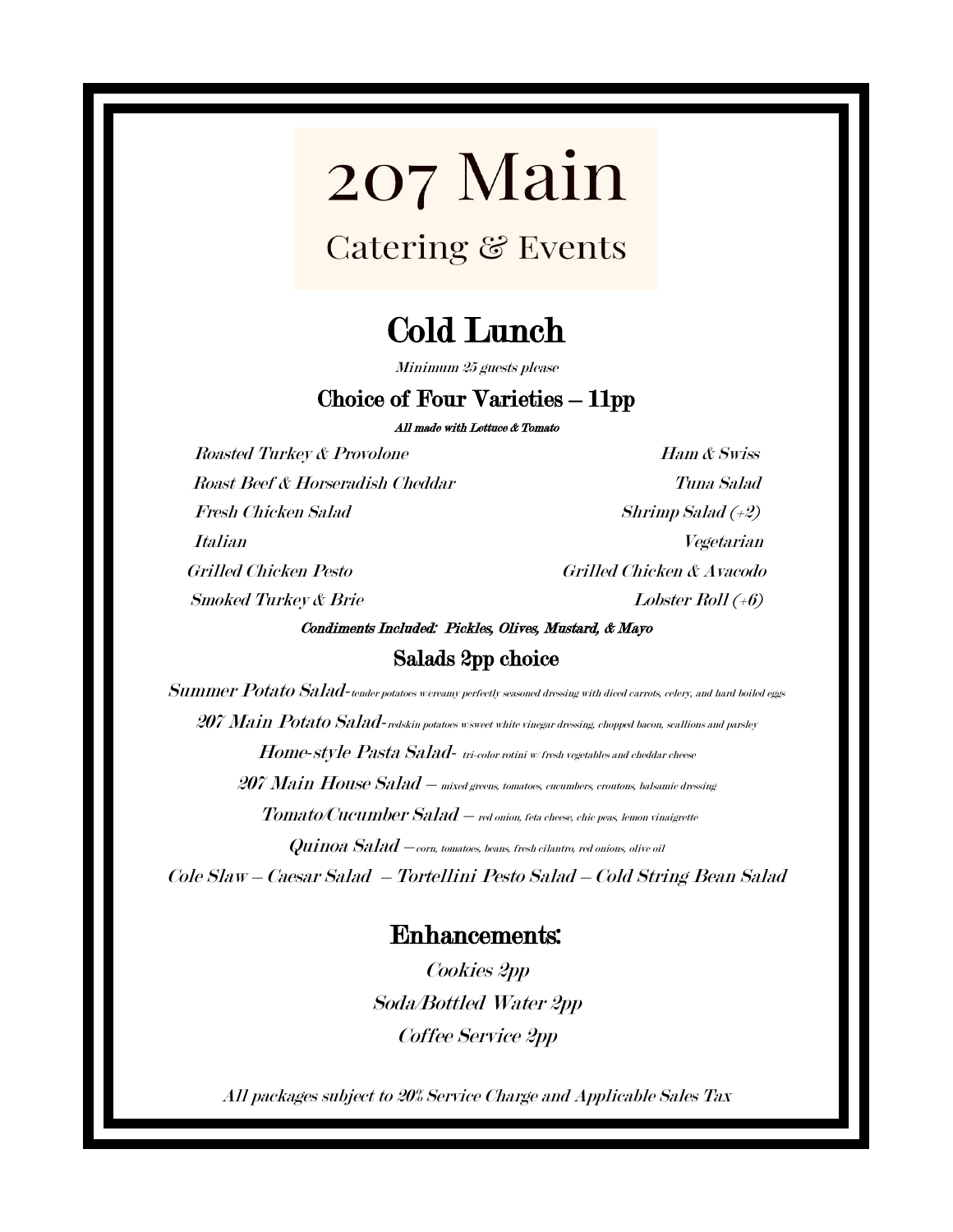## Catering & Events

# Brunch

minimum 25 guests please

Scrambled Eggs

Home Fries – redskin potatoes with peppers & onions Applewood Bacon and Country Sausage Links

> French Toast Pan Seared Chicken Breast Assorted Breakfast Pastries

> > Pasta of your choice

vodka rigatoni, tortellini pesto, rigatoni carbonara, spinach raviolis, fusselli pomodorro or 207 Main Pasta

Fresh Fruit Salad & 207 Main House Salad

### 22pp

#### Enhancements

Assorted Juices 2pp

Coffee Service 2pp

Omelet Station 7pp – made to order with attendant, assortment of meats, cheeses and vegetables

Waffle Station 6pp – made to order with attendant, nutella, fresh fruit, caramel, warm syrup, whipped cream, walnuts, powdered sugar

Mimosa Bar Set-Ups 5pp – oj, cranberry, pineapple, mango, pomegranate, & blueberry juices all served with fresh fruit garnish

Additional Breakfast Meats 2pp – pork roll, ham, or turkey sausage

Bottled Water 2pp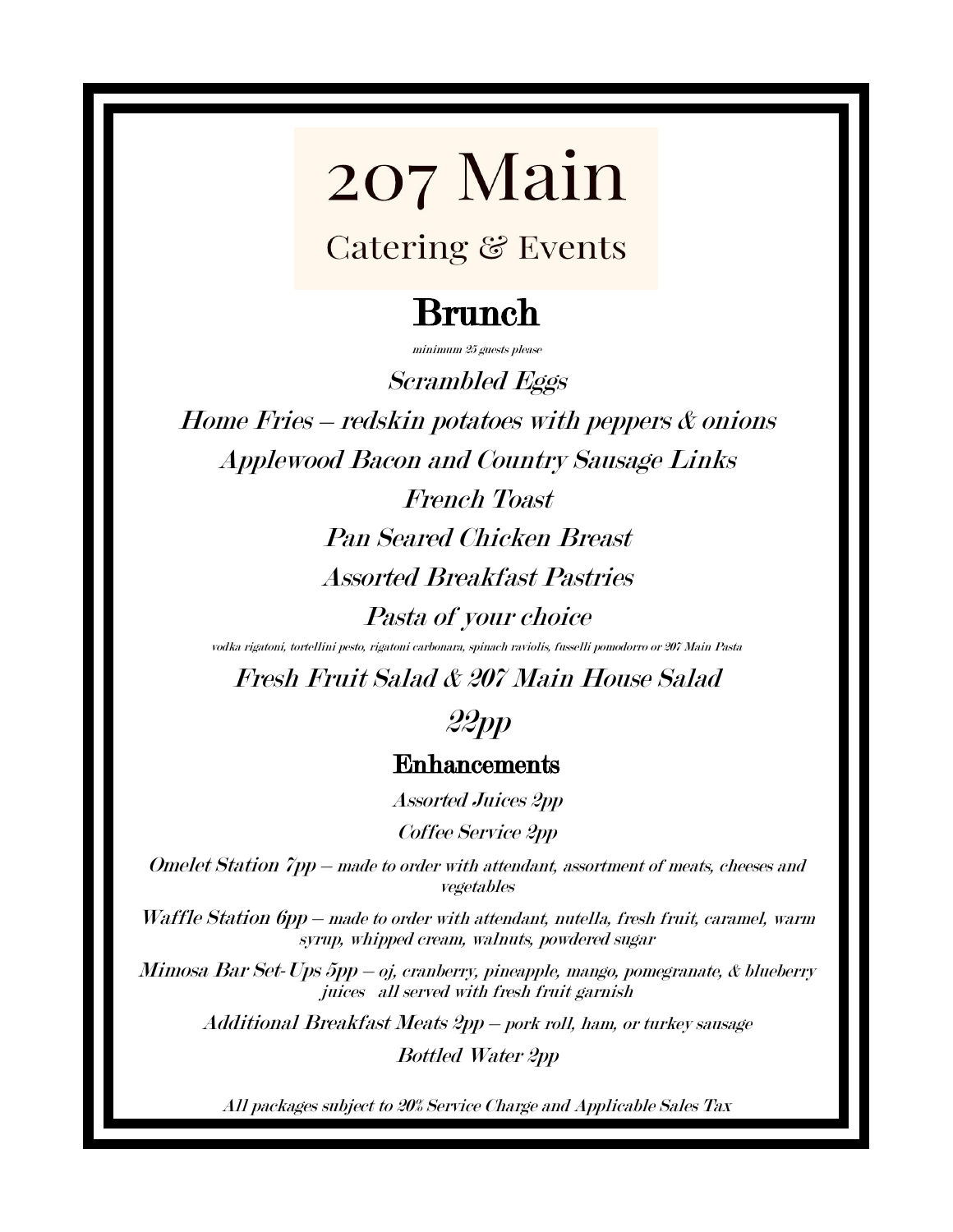# Hot Lunch and Dinner Buffet

 $Minimum 25$  guests please  $-$  breads/rolls included

Lunch – must choose one from each category and at least one entree Dinner – must choose one from each category and two entrees

#### Vegetables 3pp

String Beans w/garlic oil Grilled Broccoli Roasted Zucchini w/garlic and red pepper Gingered Carrots Vegetable Medley – broccoli, cauliflower, carrots & squash

#### Starches 3pp

Herb Roasted Redskins Homemade Mac & Cheese 207 Smashed Potato = smashed Idaho potato w/ butter, sour cream, chives & bacon Roasted Honey Sweet Potato Vegetables Rice Pilaf

#### Pasta 3pp

Vodka Rigatoni Penne Carbonara Tortellini Pesto 207 Main Pasta Spinach Ravioli in Blush Sauce (\$4) Rigatoni Pomodorro

#### Entrees

Chicken Marsala 7pp Grilled Italian Chicken 7pp Pan Seared Chicken Breast 7pp Chicken Parmesan 7pp Lemon Chicken 7pp Stuffed Chicken Breast w/cran stuffing 7pp Sausage & Peppers 6pp Eggplant Parmesan 6pp Homemade Meatballs 6pp Sliced Roast Beef in Gravy 8pp Shrimp Scampi over cavatelli 8pp Baked Cod 7pp Stuffed Flounder w/spinach 7pp or crab 9pp Salmon – blackened, teryaki, garlic, lemon butter 9pp